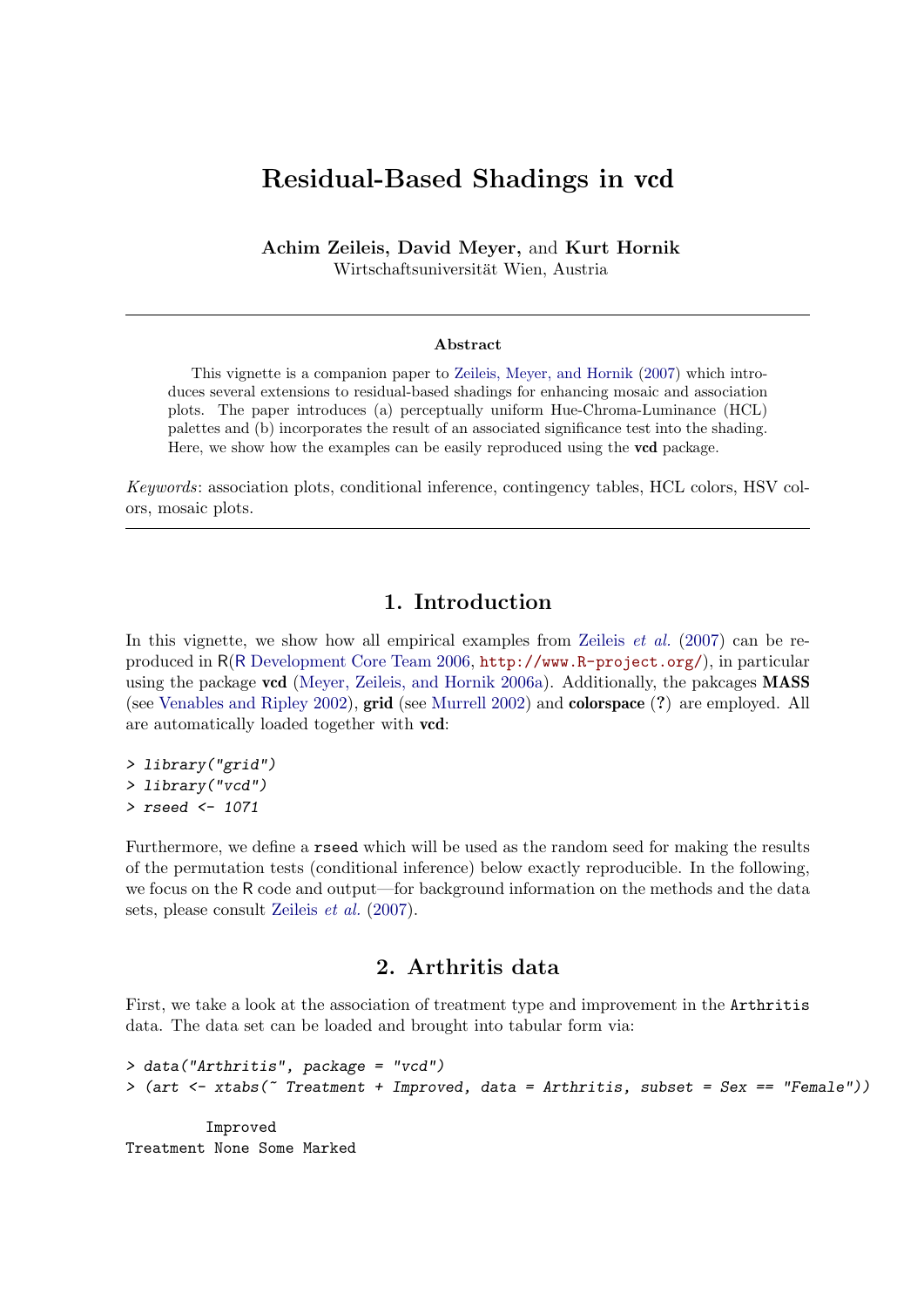| Placebo | 19 | 6  |
|---------|----|----|
| Treated | 6  | 16 |

Two basic explorative views of such a 2-way table are mosaic plots and association plots. They can be generated via mosaic() and assoc() from vcd, respectively. For technical documentation of these functions, please see [Meyer, Zeileis, and Hornik](#page-10-5) [\(2006b\)](#page-10-5). When no further arguments are supplied as in

> mosaic(art) > assoc(art)

this yields the plain plots without any color shading, see Figure [1.](#page-1-0) Both indicate that there are more patients in the treatment group with marked improvement and less without improvement than would be expected under independence—and vice versa in the placebo group.

For 2-way tables, [Zeileis](#page-10-0) et al. [\(2007\)](#page-10-0) suggest to extend the shading of [Friendly](#page-10-6) [\(1994\)](#page-10-6) to also visualize the outcome of an independence test—either using the sum of squares of the Pearson residuals as the test statistic or their absolute maximum. Both statistics and their corresponding (approximate) permutation distribution can easily be computed using the function coindep\_test(). Its arguments are a contingency table, a specification of margins used for conditioning (only for conditional independence models), a functional for aggregating the Pearson residuals (or alternatively the raw counts) and the number of permutations that should be drawn. The conditional table needs to be a 2-way table and the default is to compute the maximum statistic (absolute maximum of Pearson residuals). For the Arthritis data, both, the maximum test



<span id="page-1-0"></span>Figure 1: Classic mosaic and association plot for the arthritis data.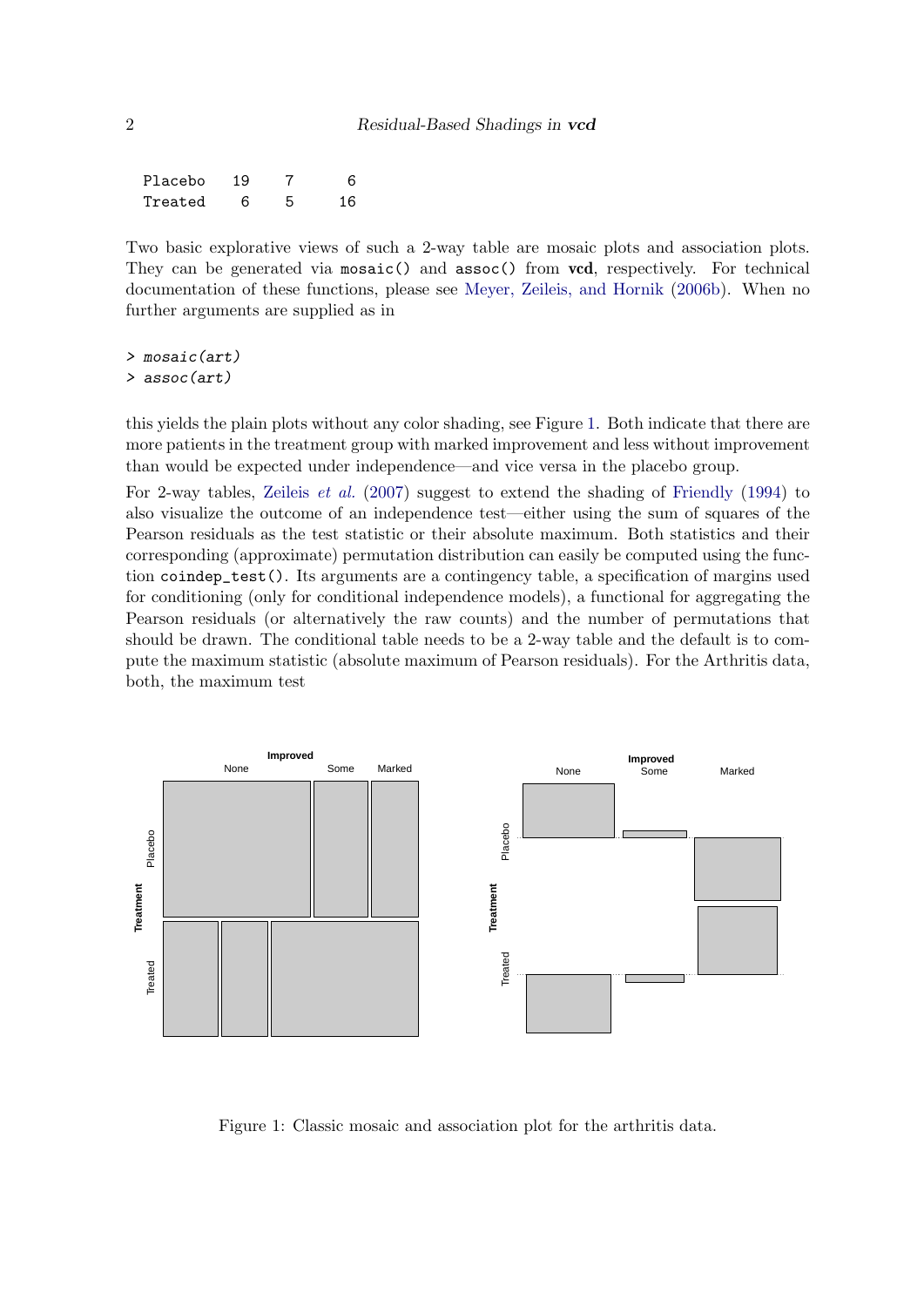```
> set.seed(rseed)
> (art_max <- coindep_test(art, n = 5000))
        Permutation test for conditional independence
data: art
```

```
f(x) = 1.8696, p-value = 0.0096
```
and the sum-of-squares test, indicate a significant departure from independence.

```
> ss \le function(x) sum(x^2)
> set.seed(rseed)
> coindep_test(art, n = 5000, indepfun = ss)
        Permutation test for conditional independence
data: art
f(x) = 11.296, p-value = 0.0032
```
Thus, it can be concluded that the treatment is effective and leads to significantly more improvement than the placebo. The classic views from Figure [1](#page-1-0) and the inference above can also be combined, e.g., using the maximum shading that highlights the cells in an association or mosaic plot when the associated residuals exceed critical values of the maximum test (by default at levels 90% and 99%). To compare this shading (using either HSV or HCL colors) with the Friendly shading (using HSV colors), we generate all three versions of the mosaic plot:

```
> mosaic(art, gp = shading_Friendly(lty = 1, eps = NULL))
> mosaic(art, gp = shading_hsv, gp_args = list(
    interpolate = art_max$qdist(c(0.9, 0.99)), p.value = art_max$p.value))> set.seed(rseed)
> mosaic(art, gp = shading_max, gp_args = list(n = 5000))
```
the results are shown in the upper row of Figure [2.](#page-4-0) The last plot could hae also been generated analogously to the second plot using  $shading_hcl()$  instead of  $shading_hsv()$ shading\_max() is simply a wrapper function which performs the inference and then visualizes it based on HCL colors.

### 3. Piston rings data

Instead of bringing out the result of the maximum test in the shading, we could also use a sum-of-squares shading that visualizes the result of the sum-of-squares test. As an illustration, we use the pistonrings data from the HSAUR [\(Everitt and Hothorn](#page-10-7) [2006\)](#page-10-7) package giving the number of piston ring failurs in different legs of different compressors at an industry plant:

```
> data("pistonrings", package = "HSAUR")
> pistonrings
```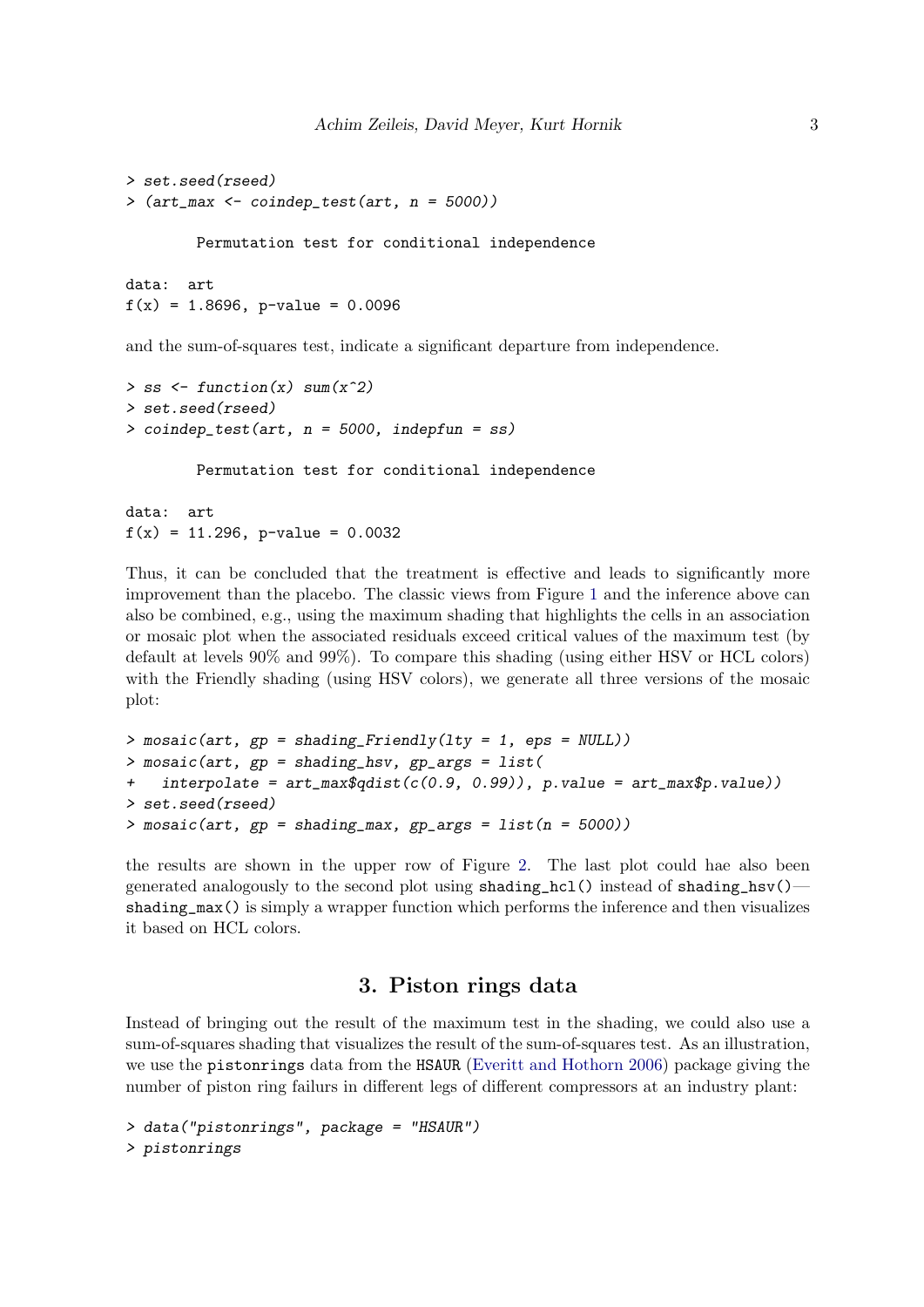|                               | leg |    |    |
|-------------------------------|-----|----|----|
| compressor North Centre South |     |    |    |
| C1                            | 17  | 17 | 12 |
| C <sub>2</sub>                | 11  | 9  | 13 |
| CЗ                            | 11  | 8  | 19 |
| ۲.4                           | 14  |    | 28 |
|                               |     |    |    |

Although there seems to be some slight association between the leg (especially center and South) and the compressor (especially numbers 1 and 4), there is no significant deviation from independence:

```
> set.seed(rseed)
> coindep_test(pistonrings, n = 5000)
        Permutation test for conditional independence
data: pistonrings
f(x) = 1.7802, p-value = 0.1124
> set.seed(rseed)
> (pring_ss <- coindep_test(pistonrings, n = 5000, indepfun = ss))
        Permutation test for conditional independence
```

```
data: pistonrings
f(x) = 11.722, p-value = 0.069
```
This can also be brought out graphically in a shaded mosaicplot by enhancing the Friendly shading (based on the user-defined cut-offs 1 and 1.5, here) to use a less colorful palette, either based on HSV or HCL colors:

```
> mosaic(pistonrings, gp = \text{shading\_Friendly}(lty = 1, \text{eps} = \text{NULL}, \text{interpolate} = c(1, 1.5)))
> mosaic(pistonrings, gp = shading_hsv, gp_args = list(p.value = pring_ss$p.value, interpo
> mosaic(pistonrings, gp = shading_hcl, gp_args = list(p.value = pring_ss$p.value, interpo
```
The resulting plots can be found in the lower row of Figure [2.](#page-4-0) The default in shading\_hcl() and shading\_hsv() is to use the asymptotical p value, hence we set it explicitely to the permtuation-based p value computed above.

# 4. Alzheimer and smoking

For illustrating that the same ideas can be employed for visualizing (conditional) independence in multi-way tables, [Zeileis](#page-10-0) *et al.* [\(2007\)](#page-10-0) use a 3-way and a 4-way table. The former is taken from a case-control study of smoking and Alzheimer's disease (stratified by gender). The data set is available in R in the package coin [Hothorn, Hornik, van de Wiel, and Zeileis](#page-10-8) [\(2006\)](#page-10-8).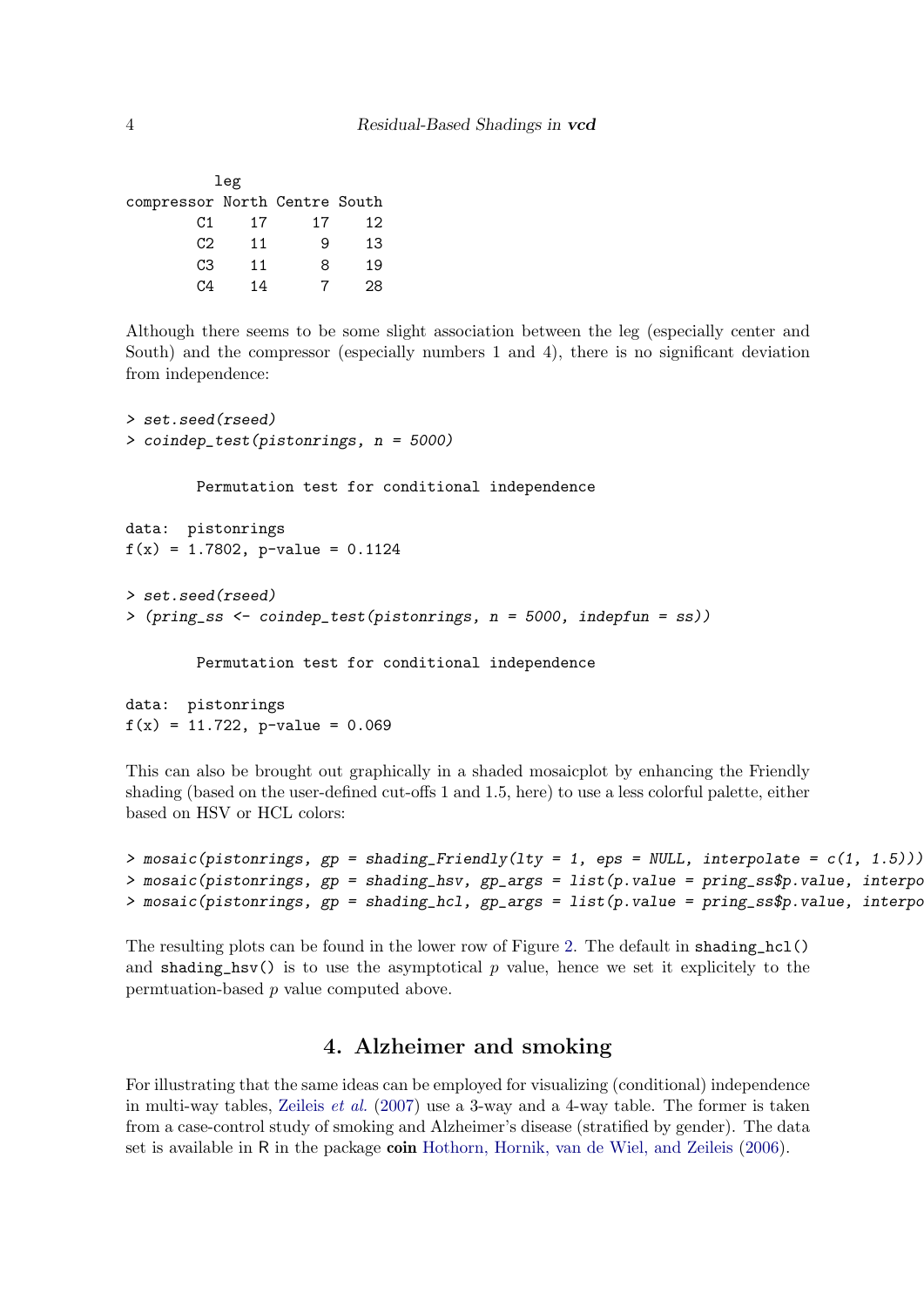

<span id="page-4-0"></span>Figure 2: Upper row: Mosaic plot for the arthritis data with Friendly shading (left), HSV maximum shading (middle), HCL maximum shading (right). Lower row: Mosaic plot for the piston rings data with fixed user-defined cut offs 1 and 1.5 and Friendly shading (left), Figure 2: Upper row: Mosaic plot for the arthritis data with Friendly shading (left), HSV maximum shading (middle), HCL maximum shading (right). Lower row: Mosaic plot for the piston rings data with fixed user-defined cut offs 1 and 1.5 and Friendly shading (left), HSV sum-of-squares shading (middle), HCL sum-of-squares shading (right).HSV sum-of-squares shading (middle), HCL sum-of-squares shading (right)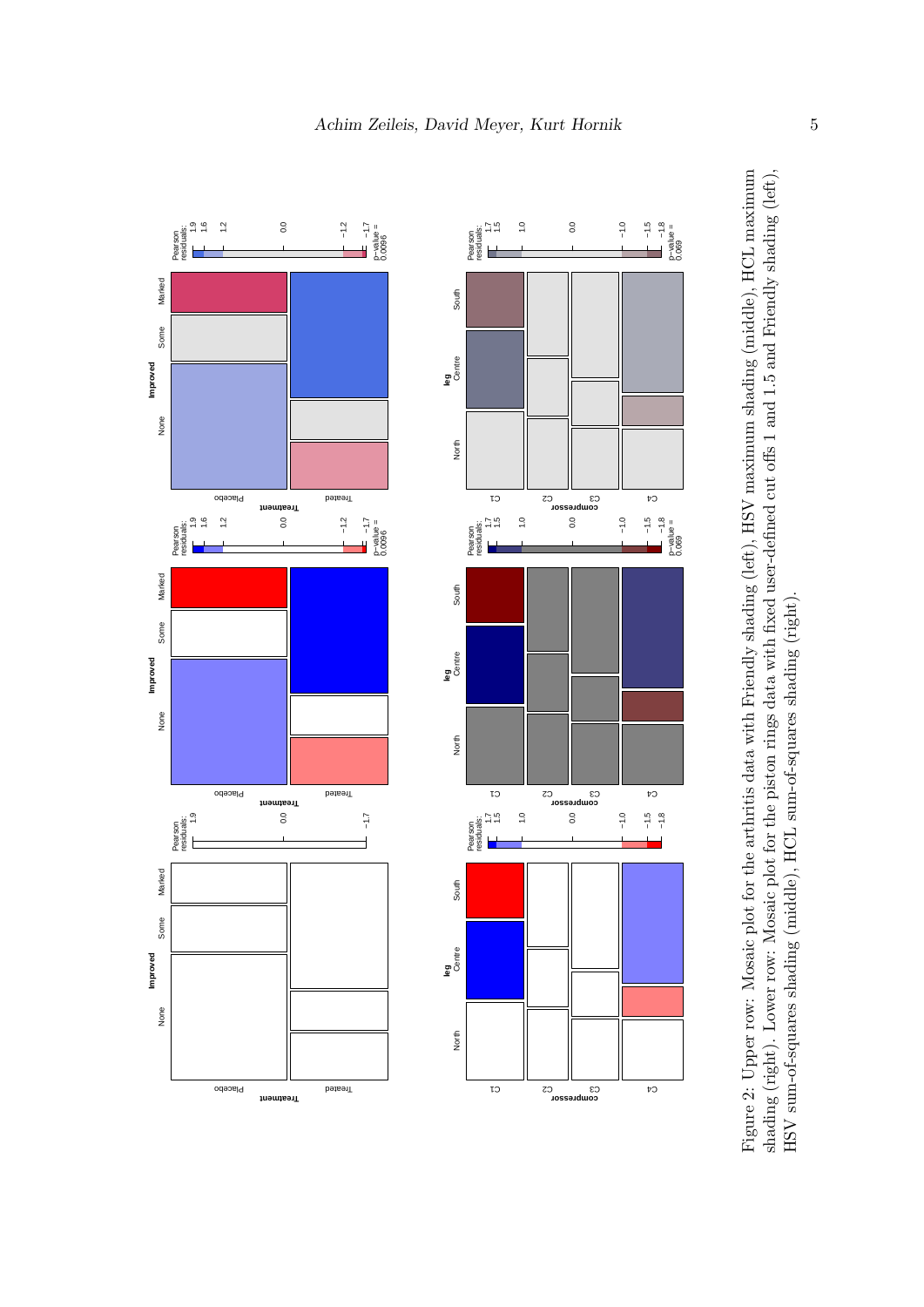```
> data("alzheimer", package = "coin")
> alz <- xtabs(~ smoking + disease + gender, data = alzheimer)
> alz
, , gender = Female
    disease
smoking Alzheimer Other dementias Other diagnoses
 None 91 55 80
 <10 7 7 3
 10-20 15 16 25
 >20 21 9 9
, , gender = Male
    disease
smoking Alzheimer Other dementias Other diagnoses
 None 35 24 24
 \begin{array}{cccc} 10 & 8 & 1 & 2 \end{array}10-20 15 17 22
 >20 6 35 11
```
To assess whether smoking behaviour and disease status are conditionally independent given gender, [Zeileis](#page-10-0) et al. [\(2007\)](#page-10-0) use three different types of test statistics: double maximum



<span id="page-5-0"></span>Figure 3: Conditional mosaic plot with double maximum shading for conditional independence of smoking and disease given gender.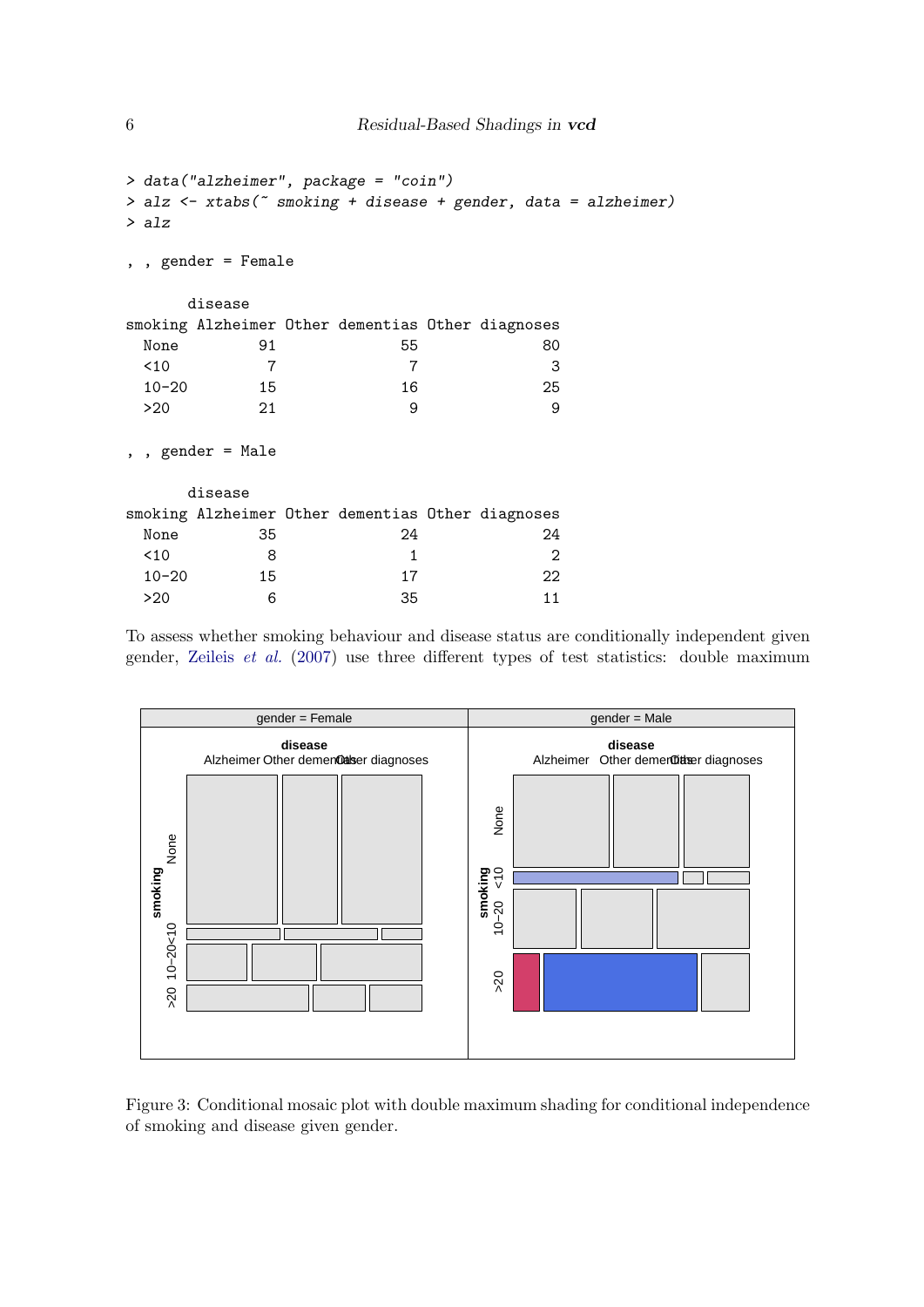(maximum of maximum statistics in the two strata), maximum sum of squares (maximum of sum-of-squares statistics), and sum of squares (sum of sum-of-squares statistics). All three can be computed and assessed via permutation methods using the function coindep\_test():

```
> set.seed(rseed)
> coindep_test(alz, 3, n = 5000)
        Permutation test for conditional independence
data: alz
f(x) = 3.348, p-value < 2.2e-16
> set.seed(rseed)
> coindep_test(alz, 3, n = 5000, indepfun = ss)
        Permutation test for conditional independence
data: alz
f(x) = 35.867, p-value < 2.2e-16
> set.seed(rseed)
> coindep_test(alz, 3, n = 5000, indepfun = ss, aggfun = sum)
        Permutation test for conditional independence
data: alz
```
 $f(x) = 46.828$ , p-value < 2.2e-16 The conditional mosaic plot in Figure [3](#page-5-0) shows clearly that the association of smoking and

disease is present only in the group of male patients. The double maximum shading employed allows for identification of the male heavy smokers as the cells 'responsible' for the dependence: other dementias are more frequent and Alzheimer's disease less frequent in this group than expected under independence. Interestingly, there seems to be another large residual for the light smoker group (<10 cigarettes) and Alzheimer's disease—however, this is only significant at 10% and not at the 1% level as the other two cells.

```
> set.seed(rseed)
> cotabplot(\degree smoking + disease | gender, data = alz, panel = cotab_coindep, n = 5000)
```
# 5. Corporal punishment of children

As a 4-way example, data from a study of the Gallup Institute in Denmark in 1979 about the attitude of a random sample of 1,456 persons towards corporal punishment of children is used. The contingency table comprises four margins: memory of punishments as a child (yes/no), attitude as a binary variable (approval of "moderate" punishment or "no" approval), highest level of education (elementary/secondary/high), and age group (15–24, 25–39,  $\geq$ 40 years).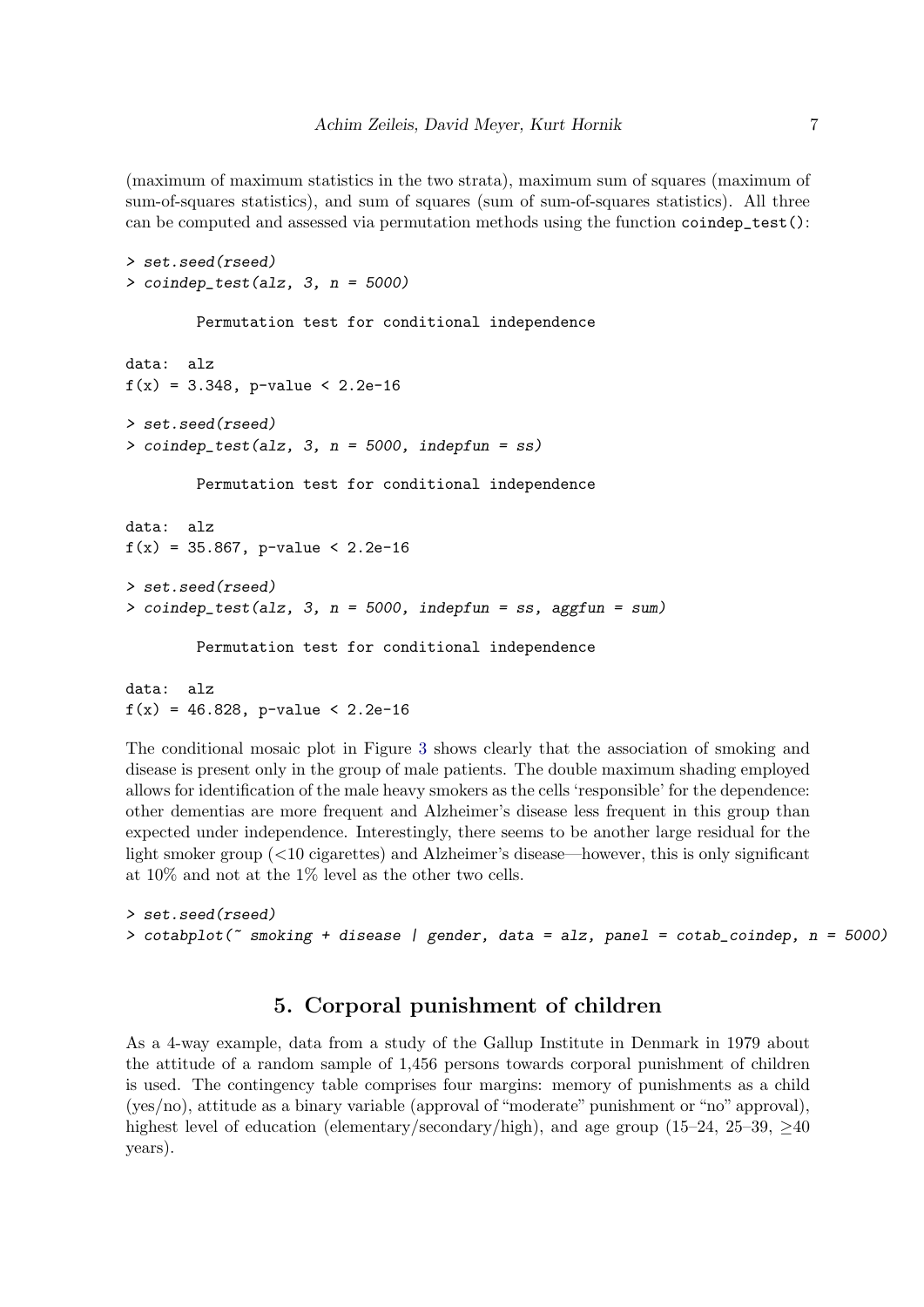```
> data("Punishment", package = "vcd")
> pun <- xtabs(Freq ~ memory + attitude + age + education, data = Punishment)
> ftable(pun, row.vars = c("age", "education", "memory"))
             attitude no moderate
age education memory
15-24 elementary yes 1 21
         no 26 93
   secondary yes 2 5
         no 23 45
   high yes 2 1
         no 26 19
25-39 elementary yes 3 41
         no 46 119
   secondary yes 8 20
         no 52 84
   high yes 6 4
         no 24 26
40- elementary yes 20 143
         no 109 324
   secondary yes 4 20
         no 44 56
   high yes 1 8
         no 13 17
```
It is of interest whether there is an association between memories of corporal punishments as a child and attitude towards punishment of children as an adult, controlling for age and education. All three test statistics already used above confirm that memories and attitude are conditionally associated:

```
> set.seed(rseed)
> coindep_test(pun, 3:4, n = 5000)
        Permutation test for conditional independence
data: pun
f(x) = 2.5725, p-value = 0.0056
> set.seed(rseed)
> coindep_test(pun, 3:4, n = 5000, indepfun = ss)
        Permutation test for conditional independence
data: pun
f(x) = 11.626, p-value = 0.0064
> set.seed(rseed)
> coindep_test(pun, 3:4, n = 5000, indepfun = ss, aggfun = sum)
```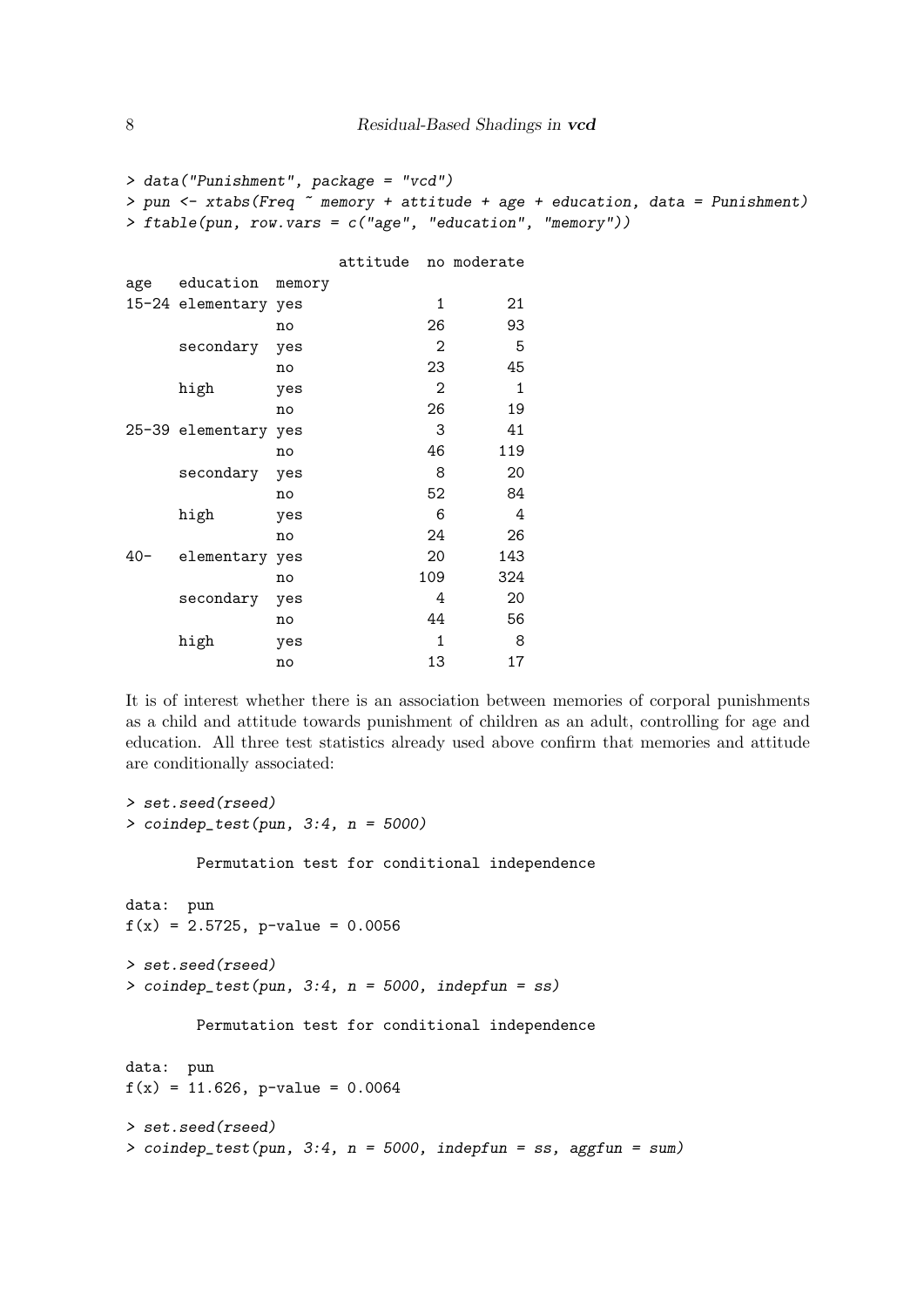

<span id="page-8-0"></span>Figure 4: Conditional association plot with maximum sum-of-squares shading for conditional independence of memory and attitude given age and education.

Permutation test for conditional independence

data: pun  $f(x) = 34.604$ , p-value = 2e-04

Graphically, this dependence can be brought out using conditional association or mosaic plots as shown in Figure [4](#page-8-0) and [5,](#page-9-0) respectively. Both reveal an association between memories and attitude for the lowest education group (first column) and highest age group (last row): experienced violence seems to engender violence again as there are less adults that disapprove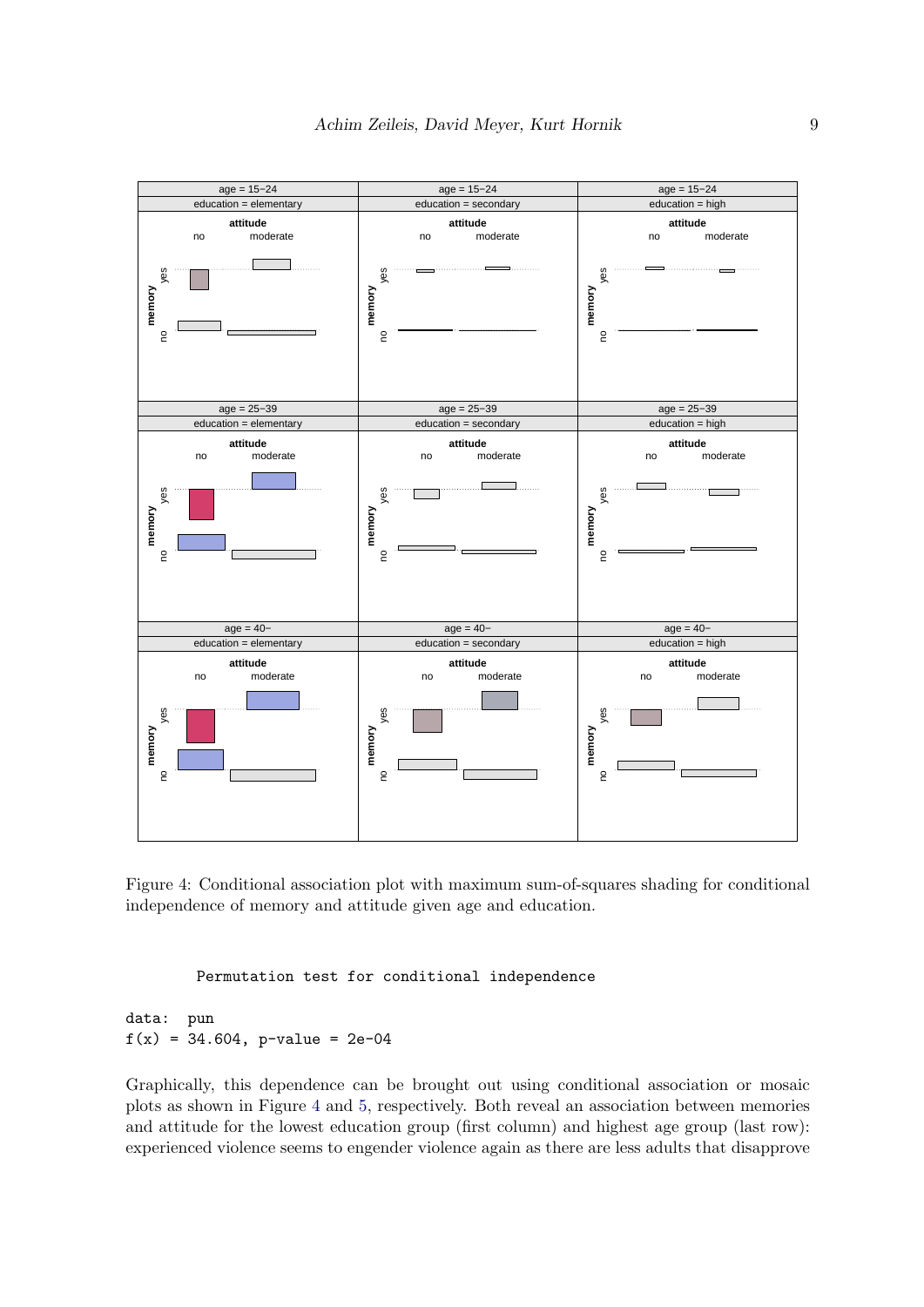

<span id="page-9-0"></span>Figure 5: Conditional mosaic plot with maximum sum-of-squares shading for conditional independence of memory and attitude given age and education.

punishment in the group with memories of punishments than expected under independence. For the remaining four age-education groups, there seems to be no association: all residuals of the conditional independence model are very close to zero in these cells. The figures employ the maximum sum-of-squares shading with user-defined cut offs 1 and 2, chosen to be within the range of the residuals. The full-color palette is used only for those strata associated with a sum-of-squares statistic significant at (overall) 5% level, the reduced-color palette is used otherwise. This highlights that the dependence pattern is significant only for the middle and high age group in the low education column. The other panels in the first column and last row also show a similar dependence pattern, however, it is not significant at 5% level and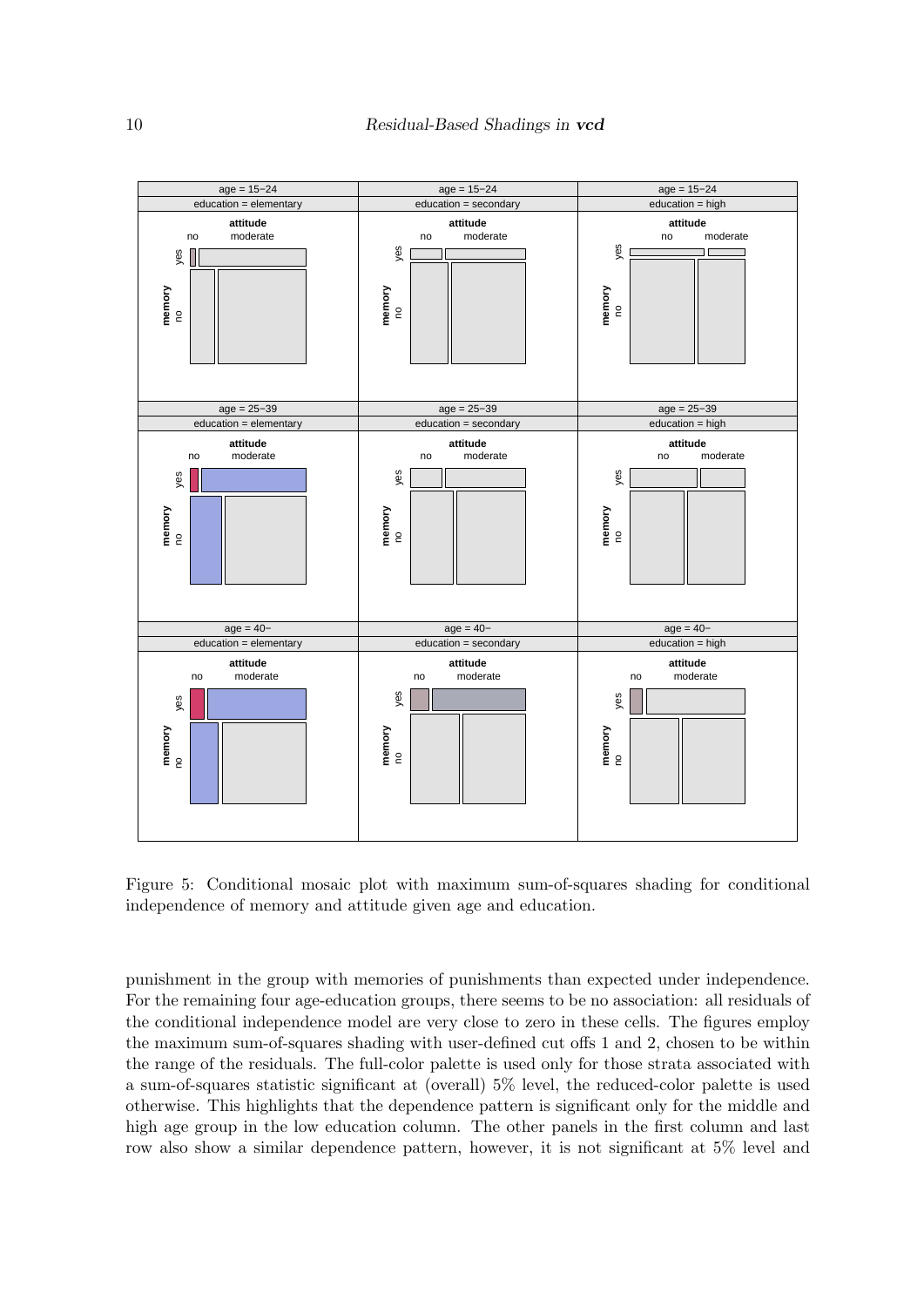hence graphically down-weighted by using reduced color.

```
> set.seed(rseed)
> cotabplot(\tilde{ } memory + attitude | age + education, data = pun, panel = cotab_coindep,
   n = 5000, type = "assoc", test = "maxchisq", interpolate = 1:2)
> set.seed(rseed)
> cotabplot(~ memory + attitude | age + education, data = pun, panel = cotab_coindep,
   n = 5000, type = "mosaic", test = "maxchisq", interpolate = 1:2)
```
## References

- <span id="page-10-7"></span>Everitt BS, Hothorn T (2006). A Handbook of Statistical Analyses Using R. Chapman & Hall/CRC, Boca Raton, Florida.
- <span id="page-10-6"></span>Friendly M (1994). "Mosaic Displays for Multi-Way Contingency Tables." Journal of the American Statistical Association, 89, 190–200.
- <span id="page-10-8"></span>Hothorn T, Hornik K, van de Wiel MA, Zeileis A (2006). "A Lego System for Conditional Inference." The American Statistician, 60(3), 257–263. [doi:10.1198/000313006X118430](http://dx.doi.org/10.1198/000313006X118430).
- <span id="page-10-2"></span>Meyer D, Zeileis A, Hornik K (2006a). vcd: Visualizing Categorical Data. R package version 1.0-6.
- <span id="page-10-5"></span>Meyer D, Zeileis A, Hornik K (2006b). "The Strucplot Framework: Visualizing Multi-way Contingency Tables with vcd." Journal of Statistical Software,  $17(3)$ , 1–48. URL [http:](http://www.jstatsoft.org/v17/i03/) [//www.jstatsoft.org/v17/i03/](http://www.jstatsoft.org/v17/i03/).
- <span id="page-10-4"></span>Murrell P (2002). "The grid Graphics Package." R News, 2(2), 14–19. URL [http://CRAN.](http://CRAN.R-project.org/doc/Rnews/) [R-project.org/doc/Rnews/](http://CRAN.R-project.org/doc/Rnews/).
- <span id="page-10-1"></span>R Development Core Team (2006). R: A Language and Environment for Statistical Computing. R Foundation for Statistical Computing, Vienna, Austria. ISBN 3-900051-00-3, URL [http:](http://www.R-project.org/) [//www.R-project.org/](http://www.R-project.org/).
- <span id="page-10-3"></span>Venables WN, Ripley BD (2002). Modern Applied Statistics with S. 4th edition. Springer-Verlag, New York. ISBN 0-387-95457-0, URL <http://www.stats.ox.ac.uk/pub/MASS4/>.
- <span id="page-10-0"></span>Zeileis A, Meyer D, Hornik K (2007). "Residual-based Shadings for Visualizing (Conditional) Independence." Journal of Computational and Graphical Statistics, 16(3), 507–525. [doi:](http://dx.doi.org/10.1198/106186007X237856) [10.1198/106186007X237856](http://dx.doi.org/10.1198/106186007X237856).

#### Affiliation:

Achim Zeileis E-mail: [Achim.Zeileis@R-project.org](mailto:Achim.Zeileis@R-project.org)